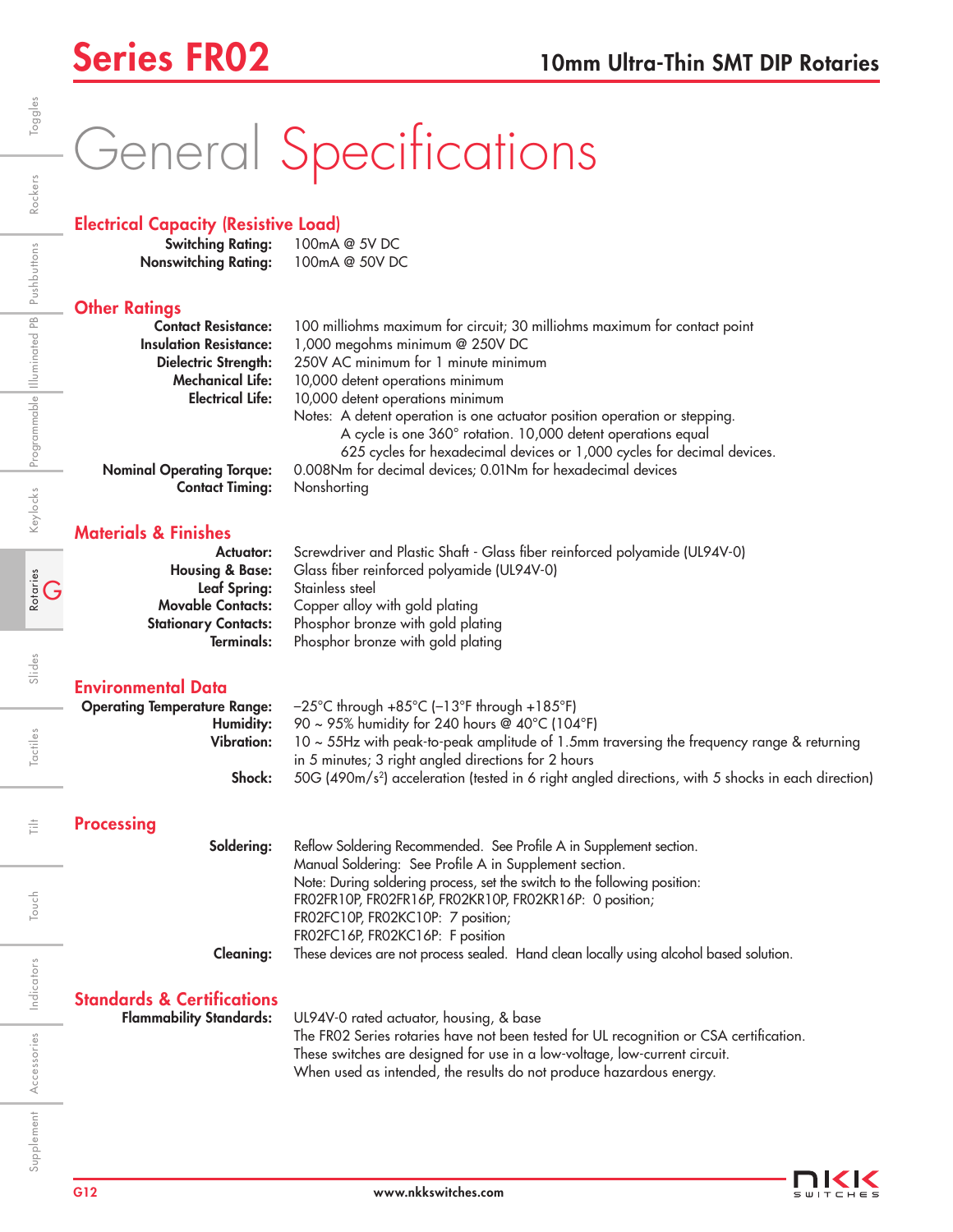## Distinctive Characteristics

| Distinctive Characteristics                                                                                                                                                                                               |                                                                                                                                             |           |              |                |                 |                                              |                |           |           |           |           |           | Toggles   |                          |                             |                |            |           |           |             |            |           |                    |             |           |           |                |             |
|---------------------------------------------------------------------------------------------------------------------------------------------------------------------------------------------------------------------------|---------------------------------------------------------------------------------------------------------------------------------------------|-----------|--------------|----------------|-----------------|----------------------------------------------|----------------|-----------|-----------|-----------|-----------|-----------|-----------|--------------------------|-----------------------------|----------------|------------|-----------|-----------|-------------|------------|-----------|--------------------|-------------|-----------|-----------|----------------|-------------|
|                                                                                                                                                                                                                           |                                                                                                                                             |           |              |                |                 |                                              |                |           |           |           |           |           |           |                          |                             |                |            |           |           |             |            |           |                    |             |           |           |                | Rockers     |
|                                                                                                                                                                                                                           | Slim .150" (3.8mm) body has the lowest profile in the industry and<br>allows close stacking of PC boards.                                   |           |              |                |                 |                                              |                |           |           |           |           |           |           |                          |                             |                |            |           |           |             |            |           |                    |             |           |           |                |             |
|                                                                                                                                                                                                                           | Highly visible legends and choice of screwdriver or shaft<br>actuators with arrow position indication provide<br>trouble-free code setting. |           |              |                |                 |                                              |                |           |           |           |           |           |           |                          |                             | Pushbuttons    |            |           |           |             |            |           |                    |             |           |           |                |             |
| Detent mechanism gives crisp, positive action<br>for accurate switch setting.                                                                                                                                             |                                                                                                                                             |           |              |                |                 |                                              |                |           |           |           |           |           |           |                          | Programmable Illuminated PB |                |            |           |           |             |            |           |                    |             |           |           |                |             |
| Use of heat resistant resin allows infrared<br>convection reflow soldering.                                                                                                                                               |                                                                                                                                             |           |              |                |                 |                                              |                |           |           |           |           |           |           |                          |                             |                |            |           |           |             |            |           |                    |             |           |           |                |             |
|                                                                                                                                                                                                                           | Gull-winged terminals ensure mechanical stability<br>during soldering and simplify solder joint inspection.                                 |           |              |                |                 |                                              |                |           |           |           |           |           |           |                          |                             | Keylocks       |            |           |           |             |            |           |                    |             |           |           |                |             |
| Cam activated movable contact and gold contacts assure contact<br>reliability and continuity.                                                                                                                             |                                                                                                                                             |           |              |                |                 |                                              |                |           |           |           |           |           |           | $\sum_{\text{Rotaries}}$ |                             |                |            |           |           |             |            |           |                    |             |           |           |                |             |
| Tape-reel packaging meets EIA-481-2 Standard.                                                                                                                                                                             |                                                                                                                                             |           |              |                |                 |                                              |                |           |           |           |           |           |           |                          |                             |                |            |           |           |             |            |           | <b>Actual Size</b> |             |           |           |                |             |
|                                                                                                                                                                                                                           |                                                                                                                                             |           |              |                |                 |                                              |                |           |           |           |           |           |           |                          |                             |                |            |           |           |             |            |           |                    |             |           |           |                | Slides      |
| Coplanarity: all considered surfaces must lie between two parallel planes<br>that are a maximum distance apart of .0059" (0.15mm). (Additional co-<br>planarity details in Terms and Acronyms in the Supplement section.) |                                                                                                                                             |           |              |                |                 |                                              |                |           |           |           |           |           |           | Tactiles                 |                             |                |            |           |           |             |            |           |                    |             |           |           |                |             |
|                                                                                                                                                                                                                           |                                                                                                                                             |           |              |                |                 |                                              |                |           |           |           |           |           |           |                          |                             |                |            |           |           |             |            |           |                    |             |           |           |                | 言           |
|                                                                                                                                                                                                                           | <b>TRUTH TABLES (CIRCUITS &amp; POSITIONS)</b>                                                                                              |           |              |                |                 |                                              |                |           |           |           |           |           |           |                          |                             |                |            |           |           |             |            |           |                    |             |           |           |                |             |
|                                                                                                                                                                                                                           | <b>Actuator Position</b>                                                                                                                    |           |              |                | 10 <sup>1</sup> |                                              | <b>Decimal</b> |           |           |           |           |           |           |                          |                             |                | 16         |           |           | Hexadecimal |            |           |                    |             |           |           |                |             |
| <b>Terminal No. (Output)</b>                                                                                                                                                                                              | $\bullet = ON$                                                                                                                              | 0         | $\mathbf{1}$ | $\overline{2}$ | 3               | $\overline{4}$                               | 5              | 6         | 7         | 8         | $\,9$     | 0         | 1         | $\overline{2}$           | 3                           | $\overline{4}$ | 5          | 6         | 7         | 8           | 9          | A         | B                  | $\mathsf C$ | D         | Ε         | F              | Touch       |
|                                                                                                                                                                                                                           | $\mathbf{1}$                                                                                                                                |           | $\bullet$    |                | $\bullet$       |                                              | $\bullet$      |           | $\bullet$ |           | $\bullet$ |           | $\bullet$ |                          | $\bullet$                   |                | $\bullet$  |           | $\bullet$ |             | $\bullet$  |           | 0                  |             | $\bullet$ |           | $\bullet$      |             |
| $\mathbf R$<br><b>Real Coded</b>                                                                                                                                                                                          | $\overline{2}$                                                                                                                              |           |              | $\bullet$      | $\bullet$       |                                              |                | $\bullet$ | $\bullet$ |           |           |           |           | $\bullet$                | $\bullet$                   |                |            | $\bullet$ | $\bullet$ |             |            | $\bullet$ | $\bullet$          |             |           |           | $\bullet$      |             |
| <b>Model Numbers:</b><br>FRO2FR, FRO2KR                                                                                                                                                                                   | 4                                                                                                                                           |           |              |                |                 | $\bullet$                                    | $\bullet$      | $\bullet$ | $\bullet$ |           |           |           |           |                          |                             | $\bullet$      | $\bigcirc$ | $\bullet$ | $\bullet$ |             |            |           |                    | $\bullet$   | $\bullet$ | O         | $\bullet$      | Indicators  |
|                                                                                                                                                                                                                           | 8                                                                                                                                           |           |              |                |                 |                                              |                |           |           | $\bullet$ | $\bullet$ |           |           |                          |                             |                |            |           |           | $\bullet$   | $\bigcirc$ | $\bullet$ | $\bullet$          | $\bullet$   | $\bullet$ | $\bullet$ | $\blacksquare$ |             |
|                                                                                                                                                                                                                           | 1                                                                                                                                           | $\bullet$ |              | $\bullet$      |                 | $\bullet$                                    |                | $\bullet$ |           | $\bullet$ |           | O         |           | $\bullet$                |                             | $\bullet$      |            | $\bullet$ |           | $\bullet$   |            | $\bullet$ |                    | $\bullet$   |           | $\bullet$ |                |             |
| Complement<br>Coded                                                                                                                                                                                                       | $\overline{2}$                                                                                                                              | $\bullet$ | $\bullet$    |                |                 | $\bullet$                                    | $\bullet$      |           |           | $\bullet$ | $\bullet$ | $\bullet$ | $\bullet$ |                          |                             | $\bullet$      | $\bullet$  |           |           | $\bullet$   | $\bullet$  |           |                    | $\bullet$   | $\bullet$ |           |                | Accessories |
| Model Numbers:<br>FRO2FC, FRO2KC                                                                                                                                                                                          | 4                                                                                                                                           | $\bullet$ | $\bullet$    | $\bullet$      | $\bullet$       |                                              |                |           |           | $\bullet$ | $\bullet$ | $\bullet$ | $\bullet$ | $\bullet$                | $\bullet$                   |                |            |           |           | $\bigcirc$  | $\bigcirc$ | $\bullet$ | $\bullet$          |             |           |           |                |             |
|                                                                                                                                                                                                                           | 8                                                                                                                                           | $\bullet$ | $\bullet$    |                | $\bigcirc$      | $\bullet$                                    | $\bigcirc$     | $\bullet$ | $\bullet$ |           |           | $\bullet$ |           | $\bullet$                | $\bullet$                   | $\bullet$      | $\bullet$  | $\bullet$ | $\bullet$ |             |            |           |                    |             |           |           |                |             |
|                                                                                                                                                                                                                           |                                                                                                                                             |           |              |                |                 | Terminal numbers are actually on the switch. |                |           |           |           |           |           |           |                          |                             |                |            |           |           |             |            |           |                    |             |           |           |                | Supplement  |



### Actual Size

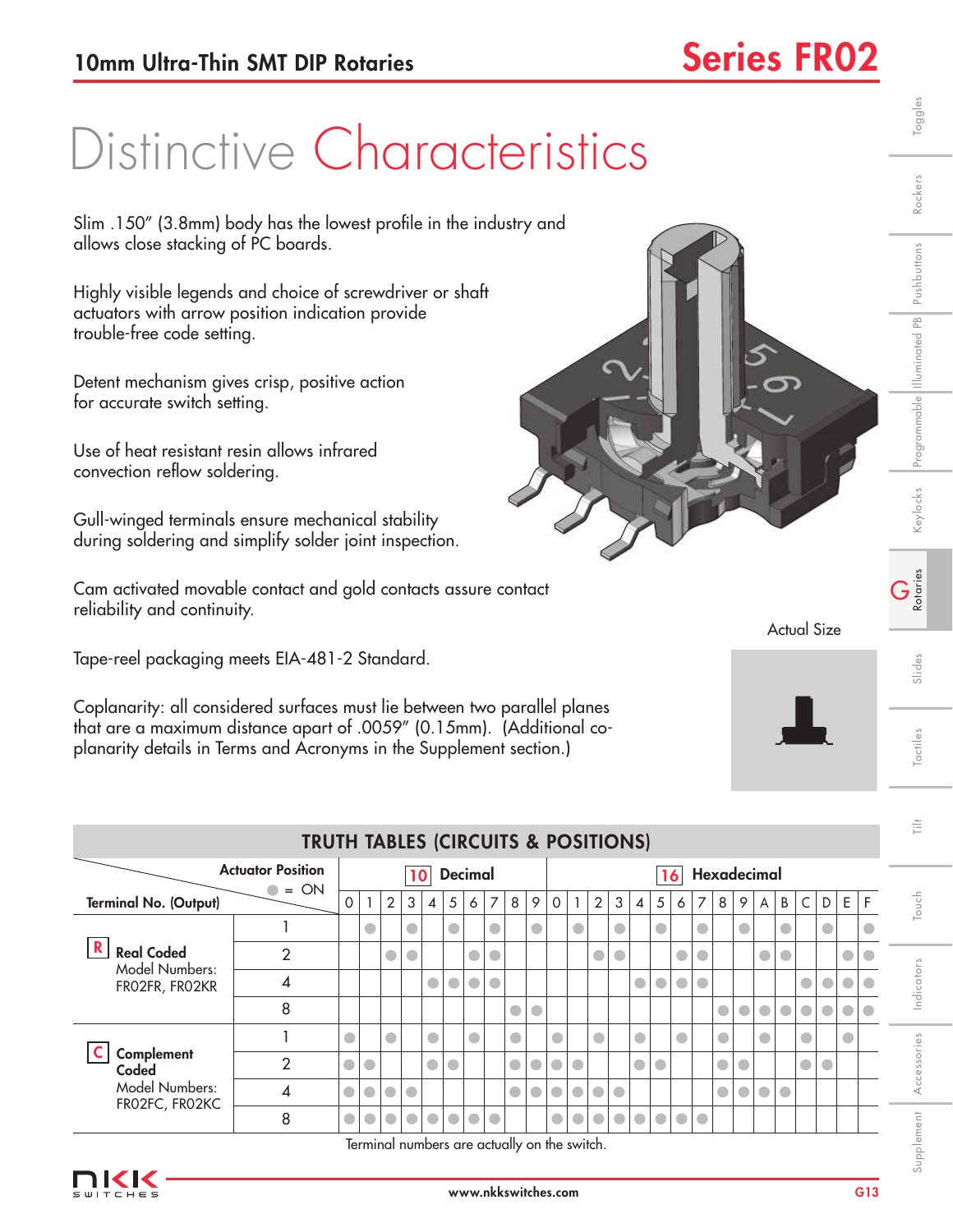